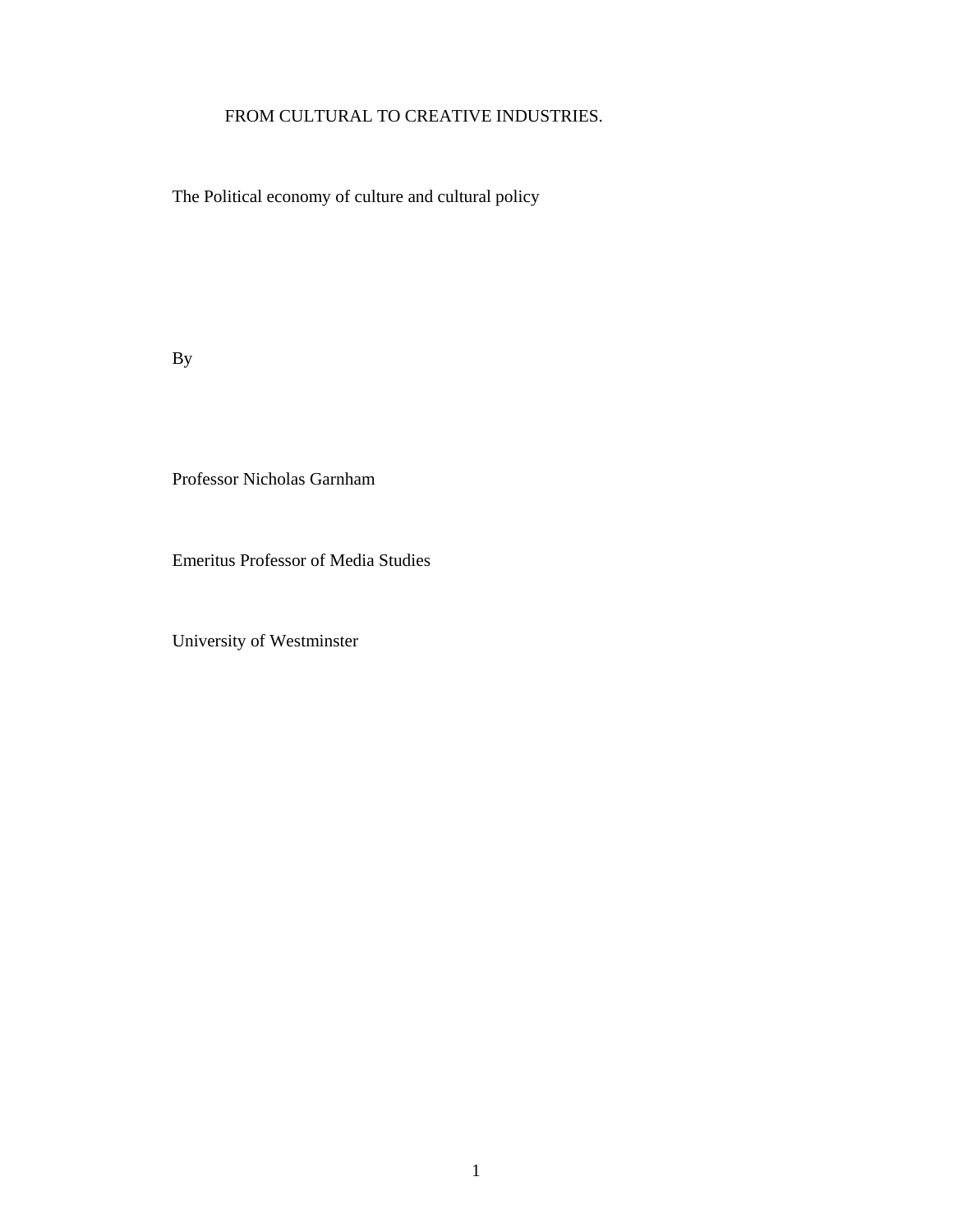I was asked to talk to you this evening about the economics of culture. This is both a broad and vague remit, especially because the meaning of the term culture is itself so slippery and contentious.

For this reason, and also because I believe that economics is or at least should be a primarily practical rather than theoretical activity – an attempt to deal with real world problems -, I have chosen a specific focus. I will, therefore, talk about the political economy of culture – that is to say about the relationship between the economic analysis of culture and current cultural and economic policy.

Under New Labour Cultural policy discourse has taken a distinctly economic as the aim of policy has shifted from supporting the Arts to supporting the Cultural Industries and then to fostering the Creative Industries. My chief purpose this evening will be to examine why that has happened, to unpick the economic thinking that underpins it and to ask to what extent it is justified.

But first I must make clear what, for the purposes of this analysis, I mean by culture. This is important because in assessing the Creative Industries Strategy what is included within that term makes a difference. At its widest I mean the ways in which we produce, disseminate and consume or use symbols rather than things. Here I will follow convention by referring to Information, the Information sector, Information workers and so on. But within that broad category I will be focusing on what I will call the cultural industries or cultural sector with its cultural goods and services , its cultural workers, a sector which consists essentially of what is also referred to as arts and media. This is sometimes thought of as the sector which, in the words of a recent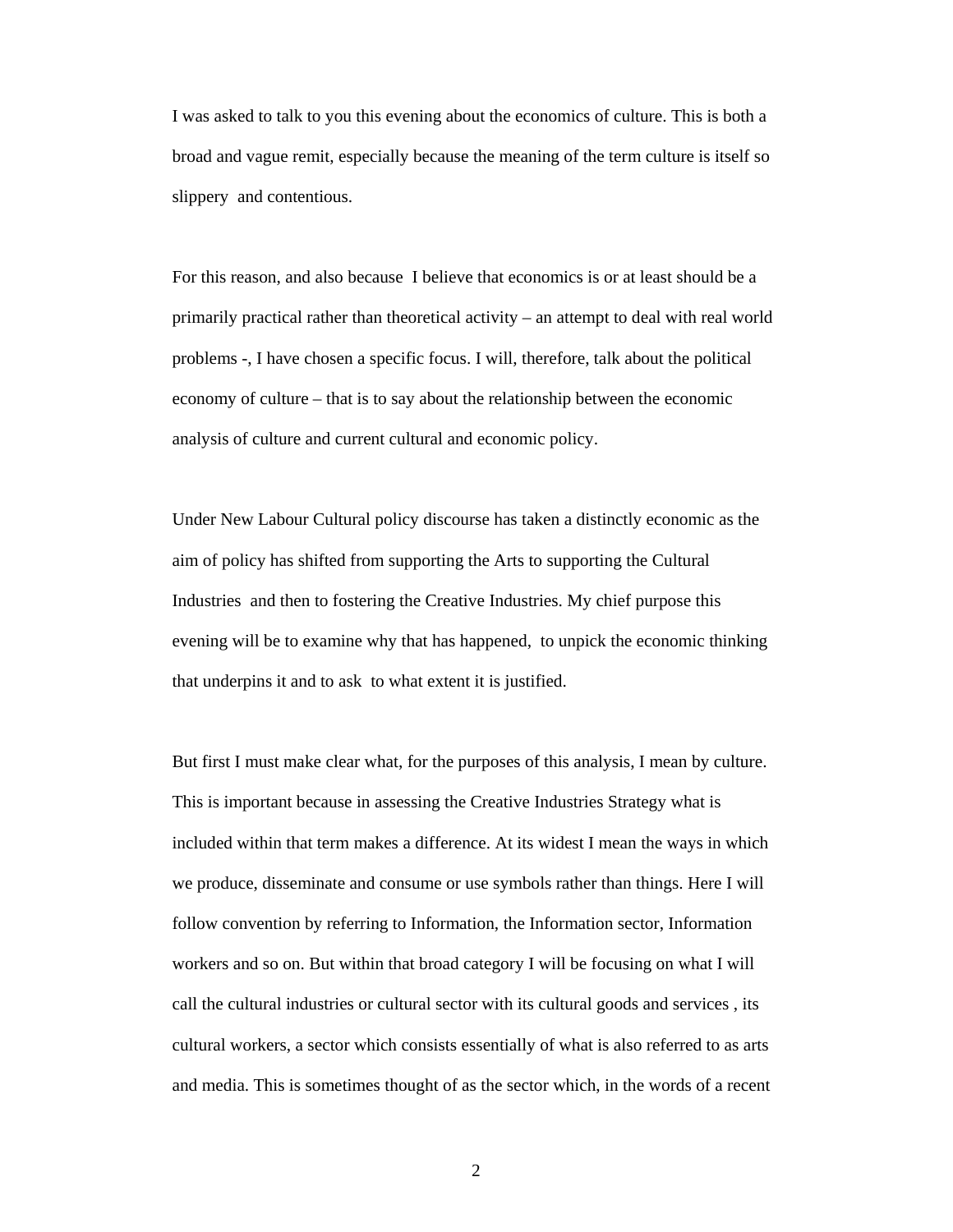Work foundation report for DCMS, produces and commercialises 'pure expressive value'. But I want to stress here that while the sector is often thought of as only producing immaterial goods and services for final demand, ie arts and entertainment, it is more centrally concerned with producing informational producer services with a functional purpose, for instance advertising. This dual relationship is crucial to a political economic analysis. It is also clear that from this perspective the whole of the education sector lies within the cultural sector.

The problem is that none of these terms is simply a neutral descriptor. Each carries with it a shifting theoretical and political thrust. Since new labour came to power there has been a shift in usage from cultural to creative industries. And this terminology, and the policy thinking linked to it, has also been taken up within the institutions of the EU.

In February the Government published a Strategy Document, entitled Creative Britain, New Talents for the New Economy, jointly sponsored by the Dept of Culture, Media and Sport, Dept for Business Enterprise and Regulatory reform (the ex DTI) and Dept for Innovation, Universities and Skills..

In his Forward the Prime Minister wrote that :-

"Britain is a creative Country. You can feel it every time you visit one of our great museums, galleries or Theatres. You can see it when you watch the best of our television or play our imaginative new computer games. And you can sense it in our music, film, fashion and architecture. Creativity is at the heart of British culture –  $a$ defining feature of our national identity. And today the force of British creativity is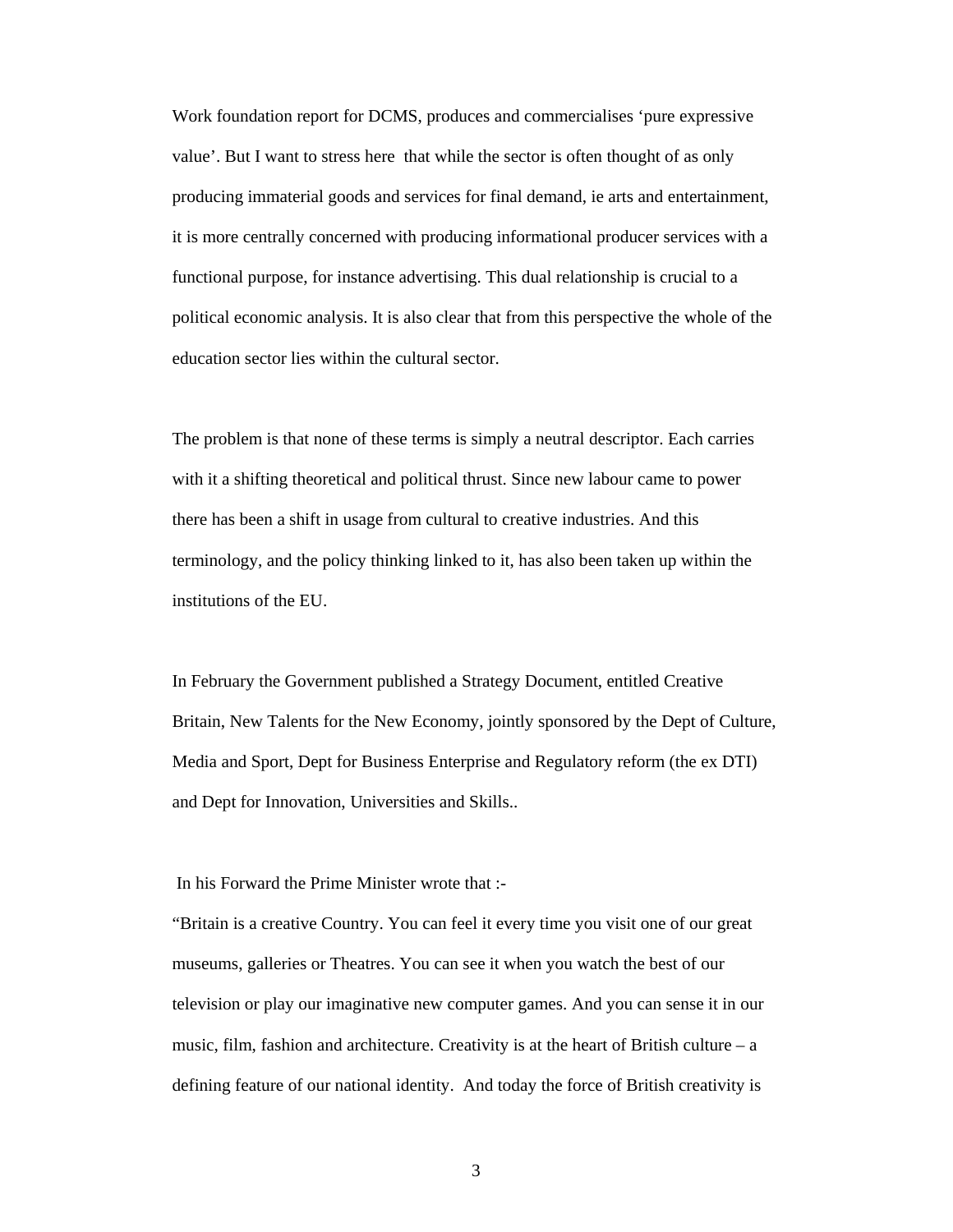renowned throughout the world. People across the globe are inspired by the sheer diversity of our creative talent and the consistency with which that talent takes the arts in new and exciting directions. They recognise Britain as a hub of creative endeavour, innovation and excellence, and they are drawn to the strength of our creative economy .. In the coming years the creative industries will be important for our national prosperity… I intend to make it easier for creative people to build on their success in the global market place, our capacity to break new ground will be crucial to our future prosperity and we need to act now to make Britain's creative industries accessible to an even wider pool of talent and to support our creative economy to enable it to grow…This is a strategy with the flexibility to adapt o and support a sector that is changing faster now than ever, and I hope it will mark the beginning of a fresh new partnership with our creative industries".

This message was then reinforced by the sponsoring Ministers in the following words:-

 " Britain is known for its creative talents. Our writers and artists, directors and designers, musicians, comedians and craftspeople light up the lives of people around the world. Looking to the future, demand for culture and content in English of the highest quality will only grow. This presents a competitive advantage for Britain, but a major challenge too. Countries elsewhere in the world – both developed and fastdeveloping – are competing ever more vigorously, looking to seize opportunities. So now is the time to recognise the growing success story that is Britain's creative economy and build on it. The creative industries must move from the margins to the mainstream of economic policy thinking as we look to create the jobs of the future ..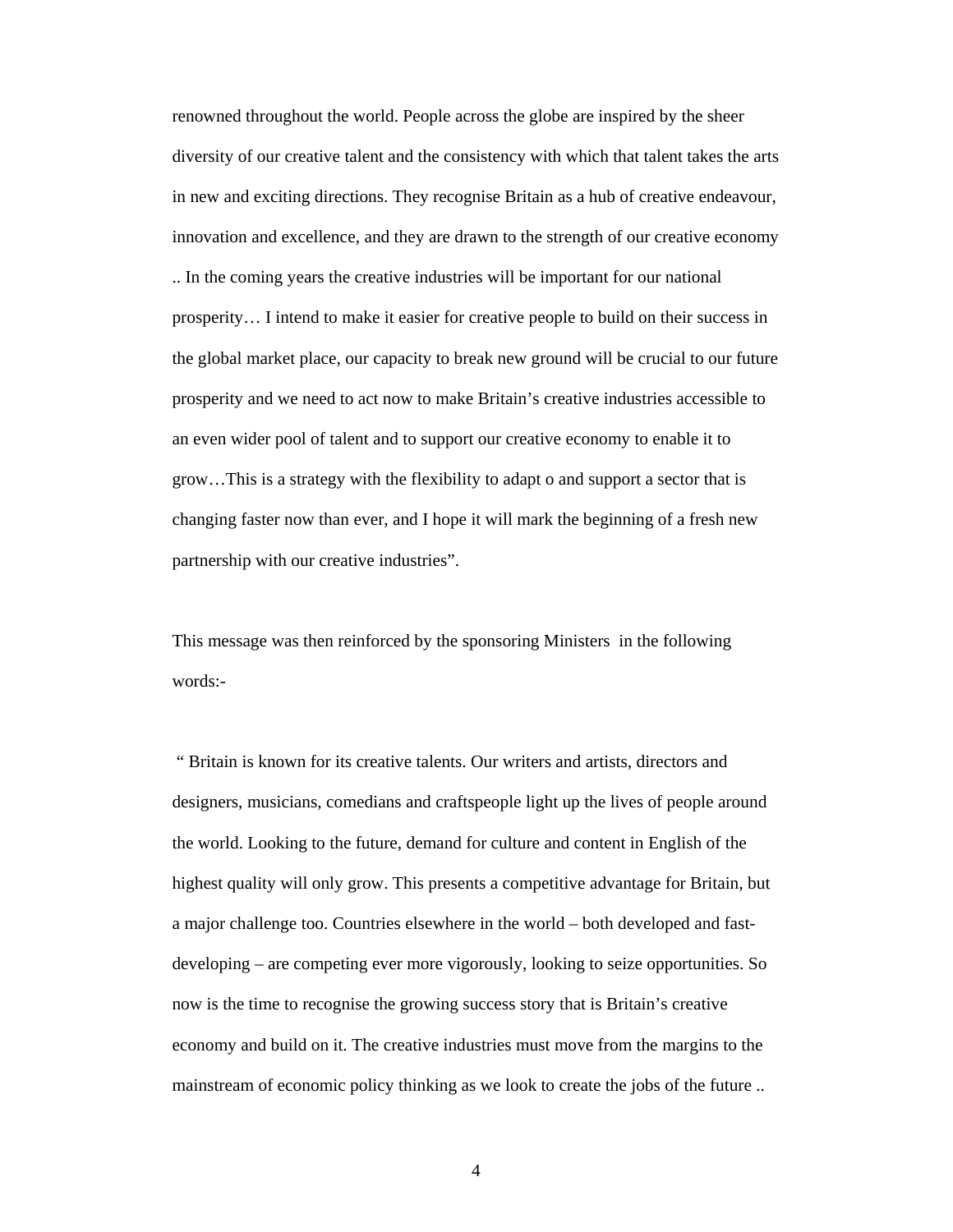Our creative industries have grown twice as fast as the rest of the economy in recent years, now accounting for over 7% of GDP. If they are to continue to grow in size and significance we must work hard to maintain the most favourable conditions to stimulate British innovation and dynamism. And we must ensure there are people with the right skills to meet the needs of that expanding sector"

I should say at the out set that I regard this rhetoric not only as tosh, but as deluded tosh. It is simply, like so many public statements these days, beyond satire. But my purpose this evening will be to examine the economic thinking that underlies this policy vision, however flawed. How is it that senior politicians can make such statements and not only expect to be, but are, taken seriously? Why has the policy focus shifted successively over the last 20years from the arts and crafts to the cultural industries and then to the creative industries? And why have the aims of public policy shifted from the support and regulation of the arts and media for essentially cultural and market failure reasons to one of supporting, for economic policy reasons, the growth of a global industry? Once we supported culture out of the public purse because it was argued the market would not provide these merit goods. Now we are betting Britain's future prosperity on global market success. What if anything has changed?

To answer these questions I will undertake two levels of analysis. First I will outline what an economic analysis tells us about the production, dissemination and consumption of symbolic goods and services under capitalist conditions. The broad argument here is that far from the production, dissemination and consumption of culture being easily subsumed into the capitalist mode of production, the inherent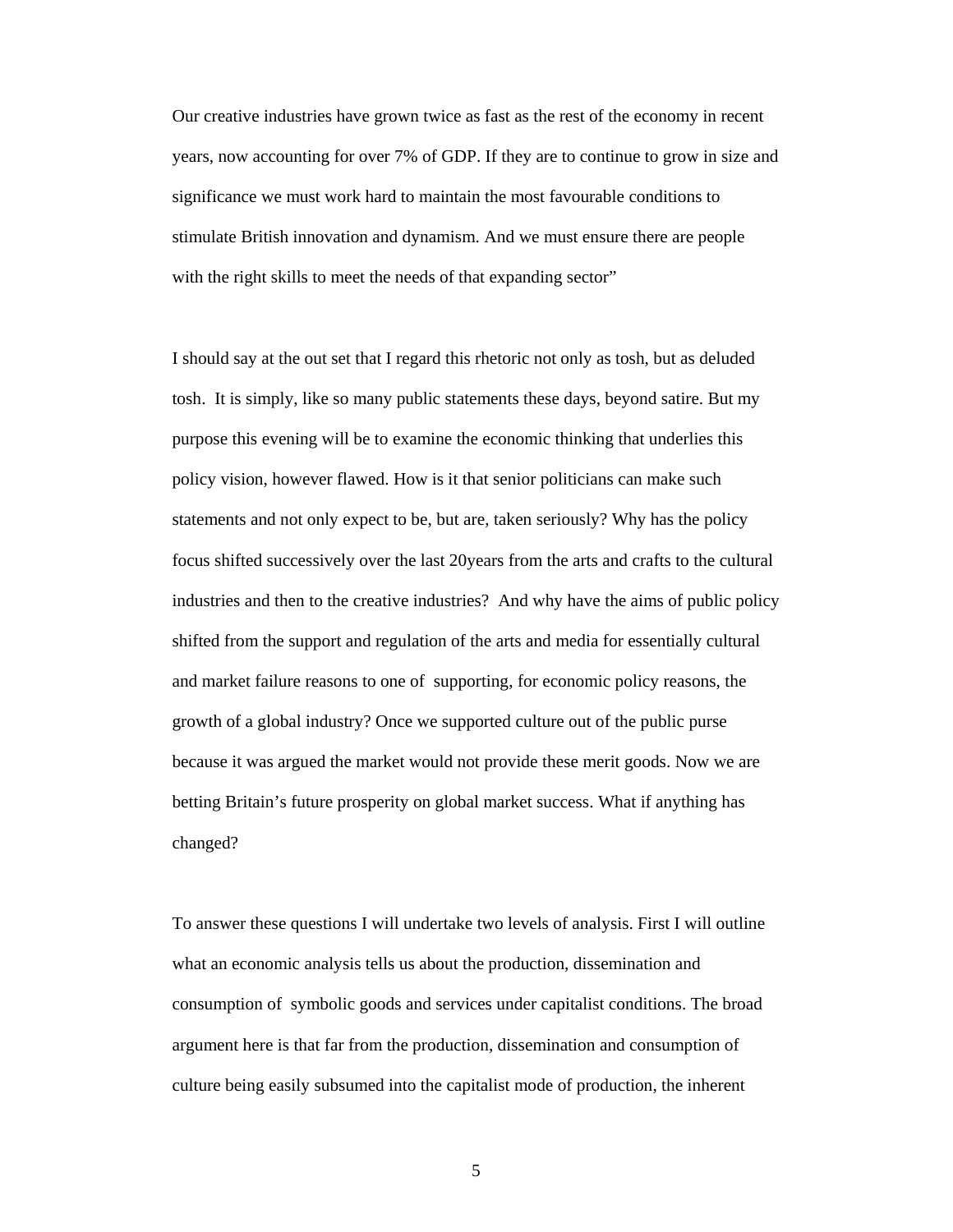characteristics of immaterial cultural labour make the normal model, of rationalised wage labour and enhanced productivity through capital deepening, problematic; while at the same time the inherent characteristics of symbolic goods make realisation through commodity exchange problematic. The structure and dynamics of the cultural industry sector is largely explained historically by responses to these problems.

My second level of analysis involves the question of whether and if so to what extent the economic lessons learnt in the cultural sector can be applied more widely across the economy. My general answer will be that the analysis of the cultural sector highlights two increasingly central economic problems. First the productivity of immaterial labour, a problem that in my judgement has in fact been the main driver of economic policy in the advanced economies since the 1970's. Second the undermining of price as a mechanism of economic co-ordination.

 I will argue in particular that the shift in policy terminology from cultural industries to creative industries signals the absorption of cultural policy within a wider trend in economic policy focussed on the so-called information economy, Schumpeterian innovation and the search for globally competitive national systems of innovation within a broad theory of endogenous growth; That the use of the term creative disguises very different concepts of innovation and its economic effects. And that the policy is doomed to failure because the cultural sector is ill suited to take on the burdens assigned to it; namely taking over from the ICT industries, the failed champions of the previous wave of information economy thinking, as the engine of economic growth, the key source of growth in employment and export earnings.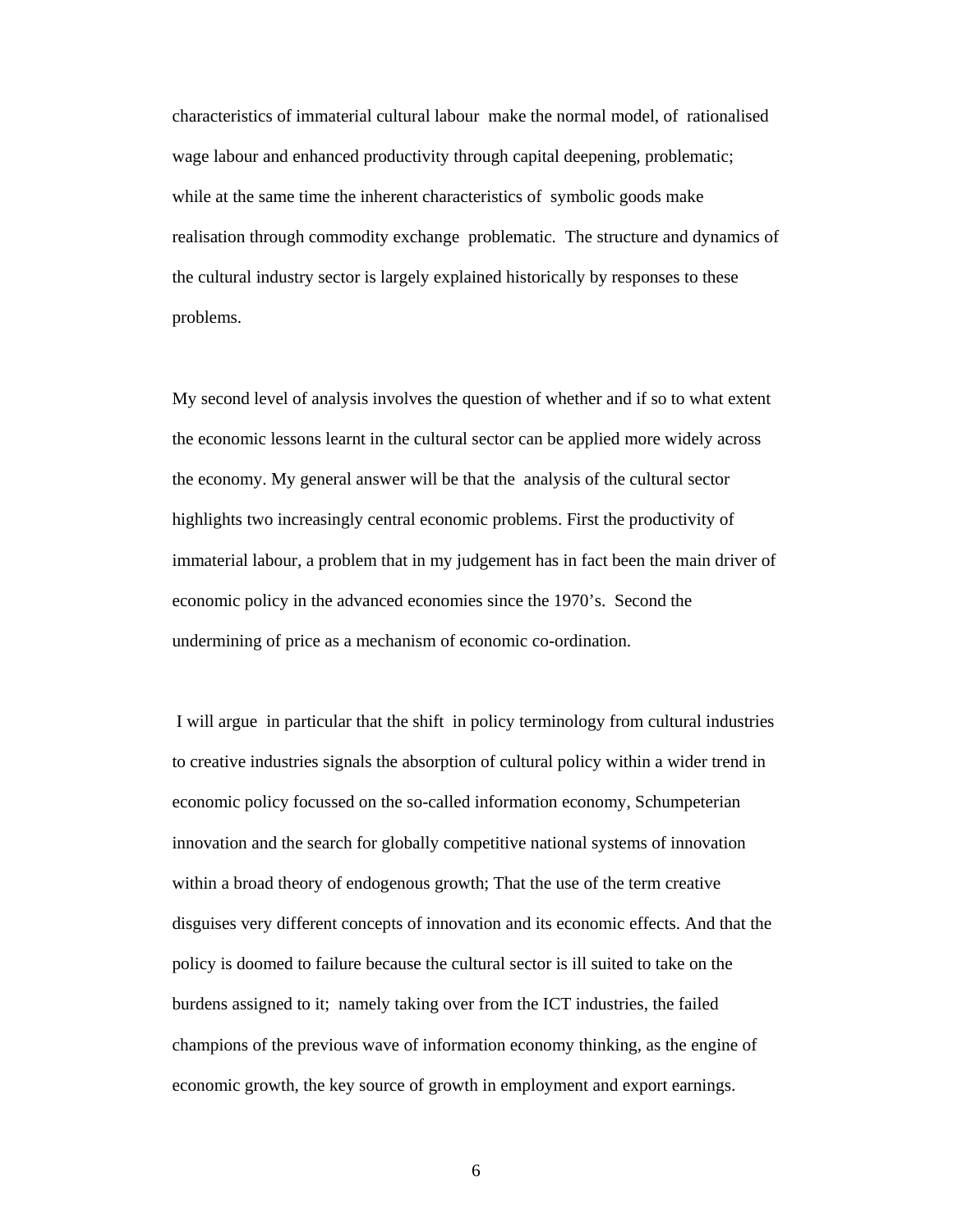Let me now turn to what we can learn from a political economy of the cultural industries.

It is entirely appropriate that this lecture should be the first of the Ruskin Annual Lectures, for it was Ruskin who largely founded in Britain the tradition of thought that later became known as the political economy of culture. That is to say he confronted head on the question of the impact of the capitalist mode of production on the quality of the arts and crafts. His views, as transmitted in particular through William Morris, retained their profound influence on arts policy thinking of both Right and Left in Britain up until the 1980s. This in my judgement was unfortunate because his position, for all the brilliance and passion of his presentation, was nostalgic, not to say reactionary. He believed that capitalism destroyed the basis of healthy art by destroying the craft labour that underpinned it by and by producing an industrial proletariat so reduced mentally and spiritually by factory labour as to be incapable of responding to higher artistic and intellectual values. Thus his influence led to a deep seated and elitist disregard for popular culture and its public. It also led more perniciously to a view that culture and the market, culture and economics were inherently incompatible and thus that to take the economics of culture seriously was itself a sign of philistinism and a giving in to capitalist values. This view is still powerfully present among too many cultural workers and public cultural apparatchiks. Not to mention what passes for the Left in general with its simpleminded demonology of the market. It is a position that I entirely reject. It in particular forgets the dialectical nature of capitalist development and, as Marx himself stressed,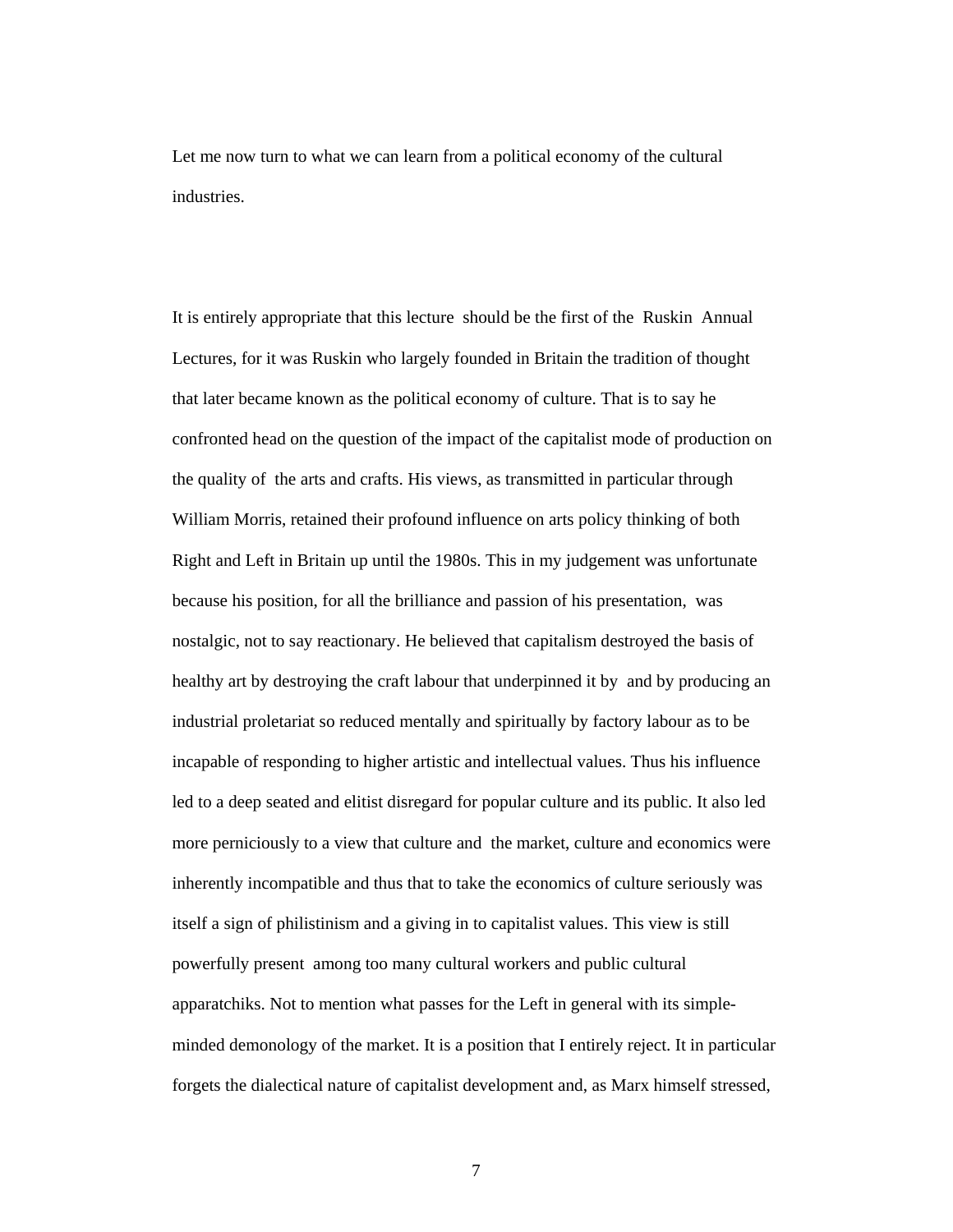the huge cultural advances - the expansion first of literacy and then of access to an incomparable range of cultural forms - made possible by the development of capitalism more generally and by the industrialisation of culture in particular.

It can be said however that the process by which cultural production, distribution and consumption were incorporated within capitalist commodity exchange were by no means unproblematic That the institutional arrangements we have come to call the cultural industries were the concrete historical response to the special problems of creating viable and sustainable value chains in the production, distribution and consumption of immaterial values. These problems were focussed on the nature and organisation of immaterial or intellectual labour. What have been referred to variously as cultural, creative or information workers. And on the special difficulties of commoditising immaterial or symbolic goods and services.

Let me look first at cultural labour Its formation is, as we have seen, central to the Creative Industries Strategy. The creative labour power required to produce expressive value cannot be alienated or routinised, because it is embedded and cannot be codified. In particular no stable relationship can be established between either quantity or quality of labour input and quantity or quality of output. The concepts of efficiency and the production function that have been so central to both industrial economics and management thinking have no meaning. When linked to the characteristics of the immaterial commodity to which I will turn in a minute, this produces inherent and unresolvable problems of remuneration; and relations of production bedeviled by the principle/agent problem. Far from the rationalization and alienation of cultural labour as wage labour under industrial conditions that early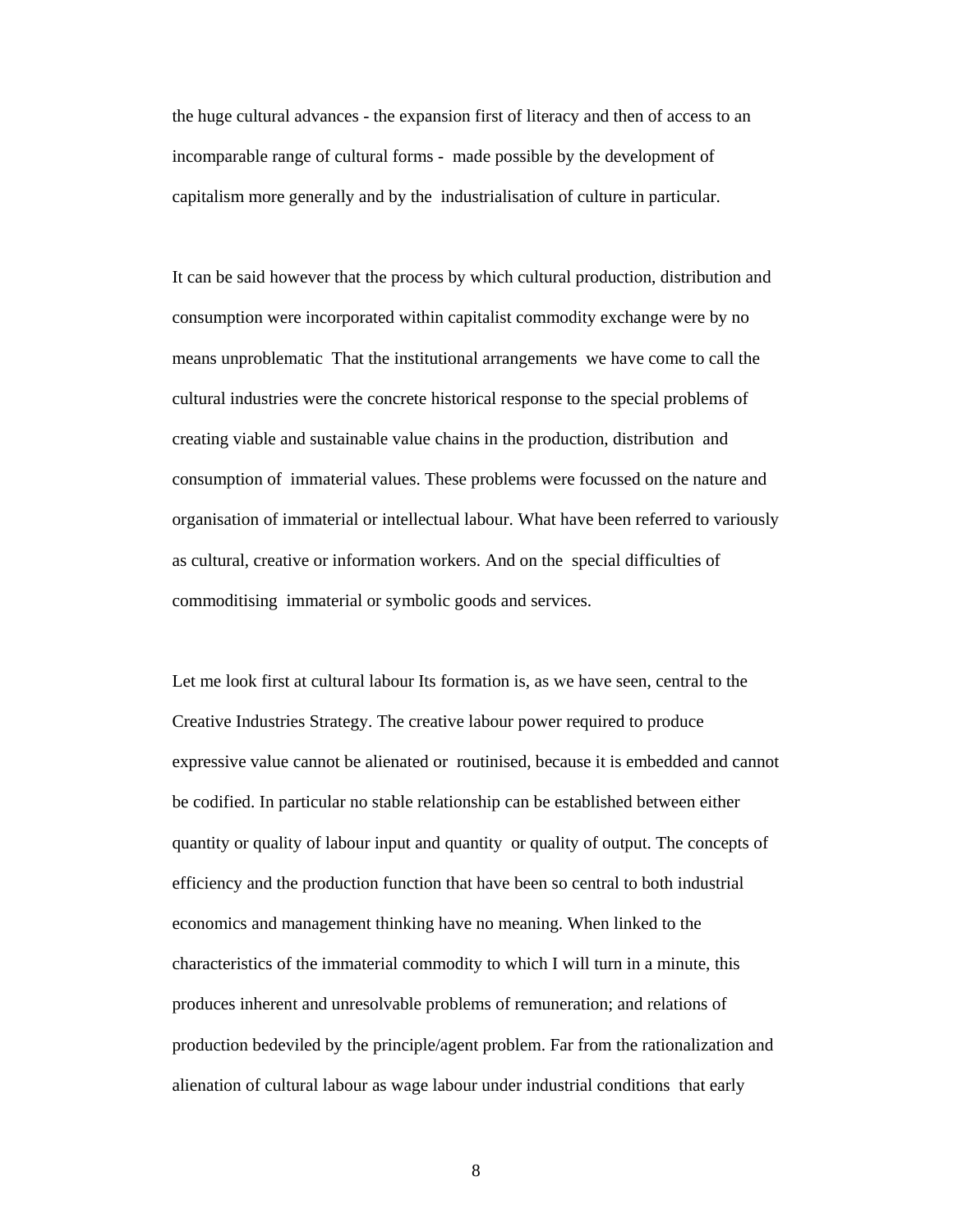cultural industry analysts assumed, the sector is characterized by the survival of older relations of craft production and the sub-contracting of key 'creative' inputs governed by complex contractual relations over intellectual property involving difficult calculations of the trade-off between sunk investment and risk. This has tended to produce the inflation of what are labour intensive production costs and a star system of remuneration. Current debate over the salaries paid to star presenters by the BBC as also the bonuses paid to bankers or the wages of Premier league footballers all illustrate the pervasiveness of this problem. The star system arises from the impossibility of making a trade off between quality and price. In win or lose situations such as football or a legal trial or a medical intervention you want the best who is by definition a monopoly supplier.

The impossibility of alienating cultural labour makes the problem of labour productivity central. Since I believe that this problem is also now central to economic policy thinking more generally in developed capitalist economies it is worth our attention. As William Baumol long ago pointed out the cultural sector cannot create the large gains in labour productivity through capital deepening that have driven capitalist growth and rising standards of living. There is no room for labour saving efficiency in the production of a Shakespeare play or the performance of a Mozart quartet and the concept does not even have any meaning in the production of a novel or a painting. This meant according to Baumol that the relative cost of culture would inevitably rise and thus for Baumol public subsidies must rise also. For Baumol this was both desirable and affordable as society got richer. This is important for current cultural policy debate because much of the creative industry policy is based upon an assumption of the cultural sector as a dynamic real growth sector, while in fact the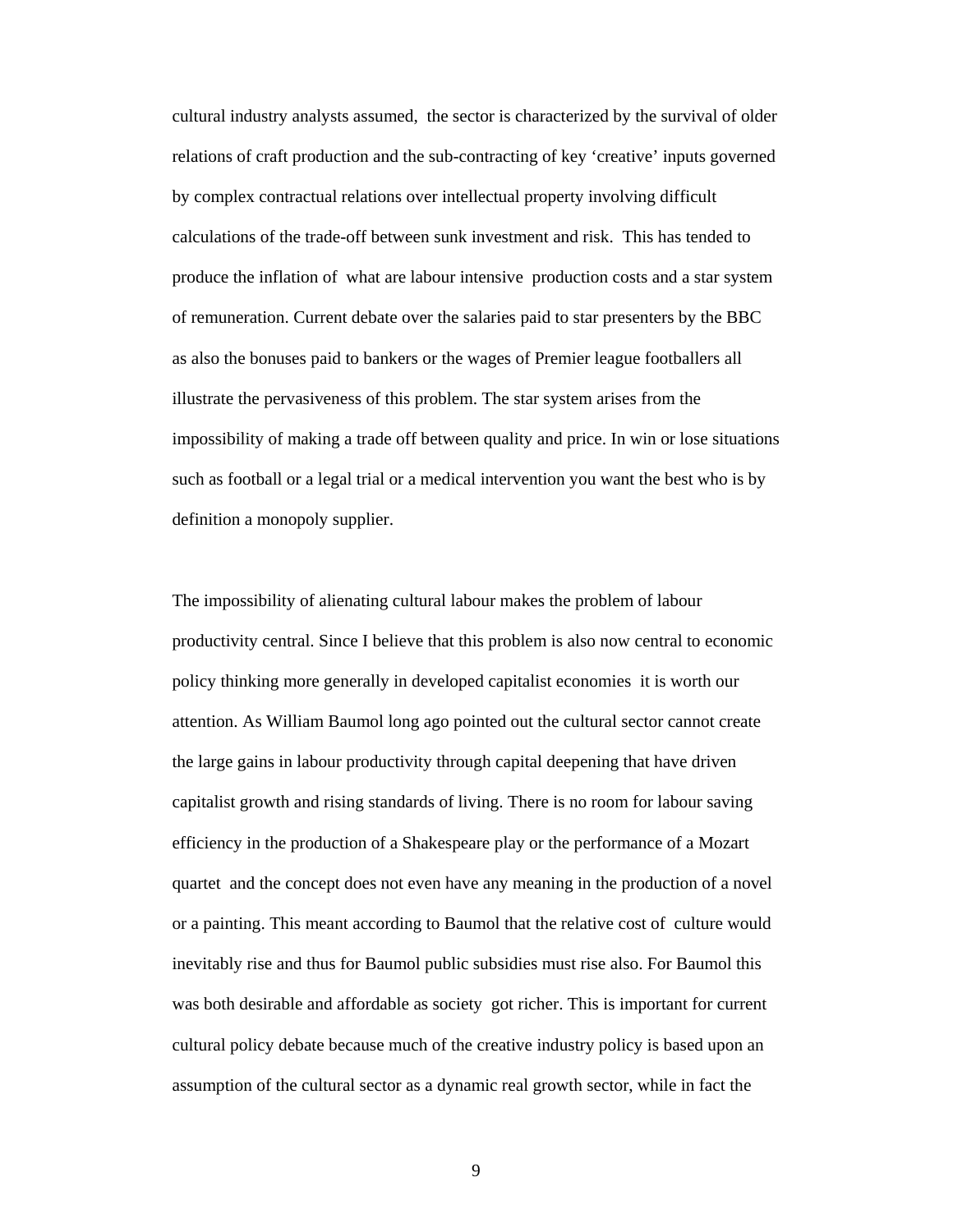perceived growth is a nominal shift in household expenditure due to the relative price effect.

The productivity problem brings me to the nature of the cultural commodity. Or rather to the problem of commoditization of immaterial products and services. The immediate historical response to the productivity problem was the creation of the cultural industries as systems not of production but of reproduction. The harnessing of successive technologies of reproduction and distribution to mitigate the lack of labour productivity growth, and the falling costs of production that would result, through massive economies of scale in distribution. This then produced a sector where what is normally seen as production is closer to what in a normal manufacturing industry would be called R and D. It is the production of a prototype. With all the uncertainties that this involves. This is important because it is the high relative R and D spend that is used to justify the centrality of the creative industries in current economic policy thinking. I will return to this issue.

But this also means that the cultural sector is characterized by high fixed costs of production (what in the newspaper industry are called first copy costs) and low to zero marginal costs of reproduction and distribution that favour economies of scale, audience maximization and both horizontal and vertical integration.

These tendencies are reinforced by the nature of the cultural commodity. First demand is uncertain because information has to be new to be of any value which means that neither producers nor consumers can know in advance what they want. Thus the slogan ' nobody knows' coined to describe a key characteristic of the sector and the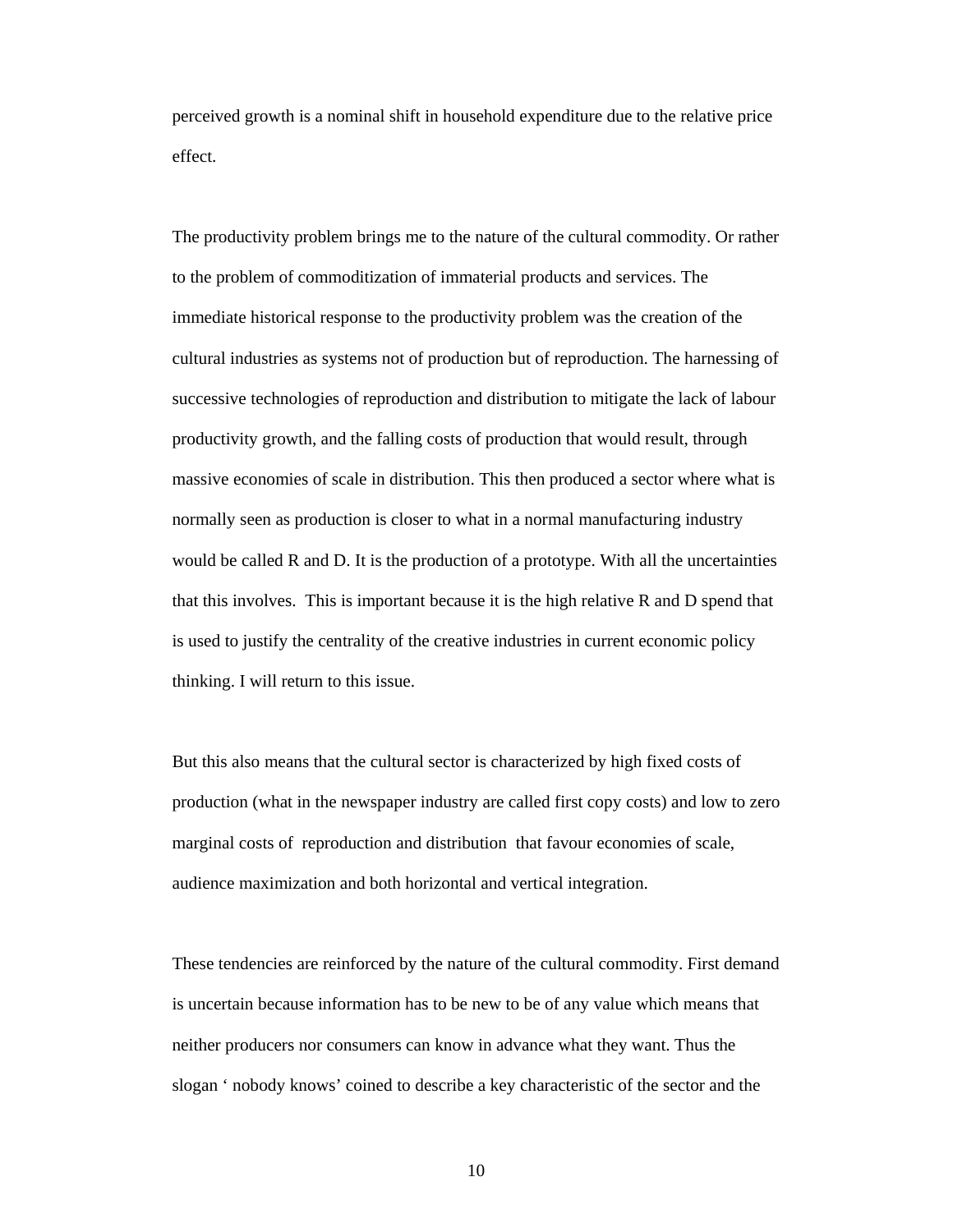high risk of investment in a sector where a small proportion of hits pays for the large number of flops. Among other things this has led to marketing costs being an ever higher proportion of total costs. In such a market the price of survival is economies of scope. This takes two forms both favouring oligopoly. The creation of a catalogue ie a wide range of products launched onto the market to ensure a sufficient number of the random hits; Or bundling where a packet of products are bundled into a service such as a TV channel or newspaper in the hope that there will be something there for enough people to think it worthwhile paying the subscription.

The low marginal costs plus the non-rival nature of consumption- my reading a book in no way stops anyone else reading the same book - gives cultural goods and services many of the characteristics of a public good. In particular they make the system inherently leaky, with the free –rider problems that result, and reinforce a general unwillingness of consumers to pay. The problem of so-called piracy was not created by the internet. From a welfare perspective this leads to chronic underconsumption and justifies both subsides and regulation. In addition it has lead to both the creation of copyright – the enforcement by the state of a monopoly property right – and to the creation of indirect means of finance, in particular and crucially advertising where the product sold is audiences to advertisers not cultural products to audiences.

Finally cultural products are indivisible. You can choose to consume more or less television, buy more or less books, but you cannot choose to buy only part of a book or part of a TV programme. The consumption of the expressive value of a given cultural product is all or nothing. When linked to uncertainty of demand this means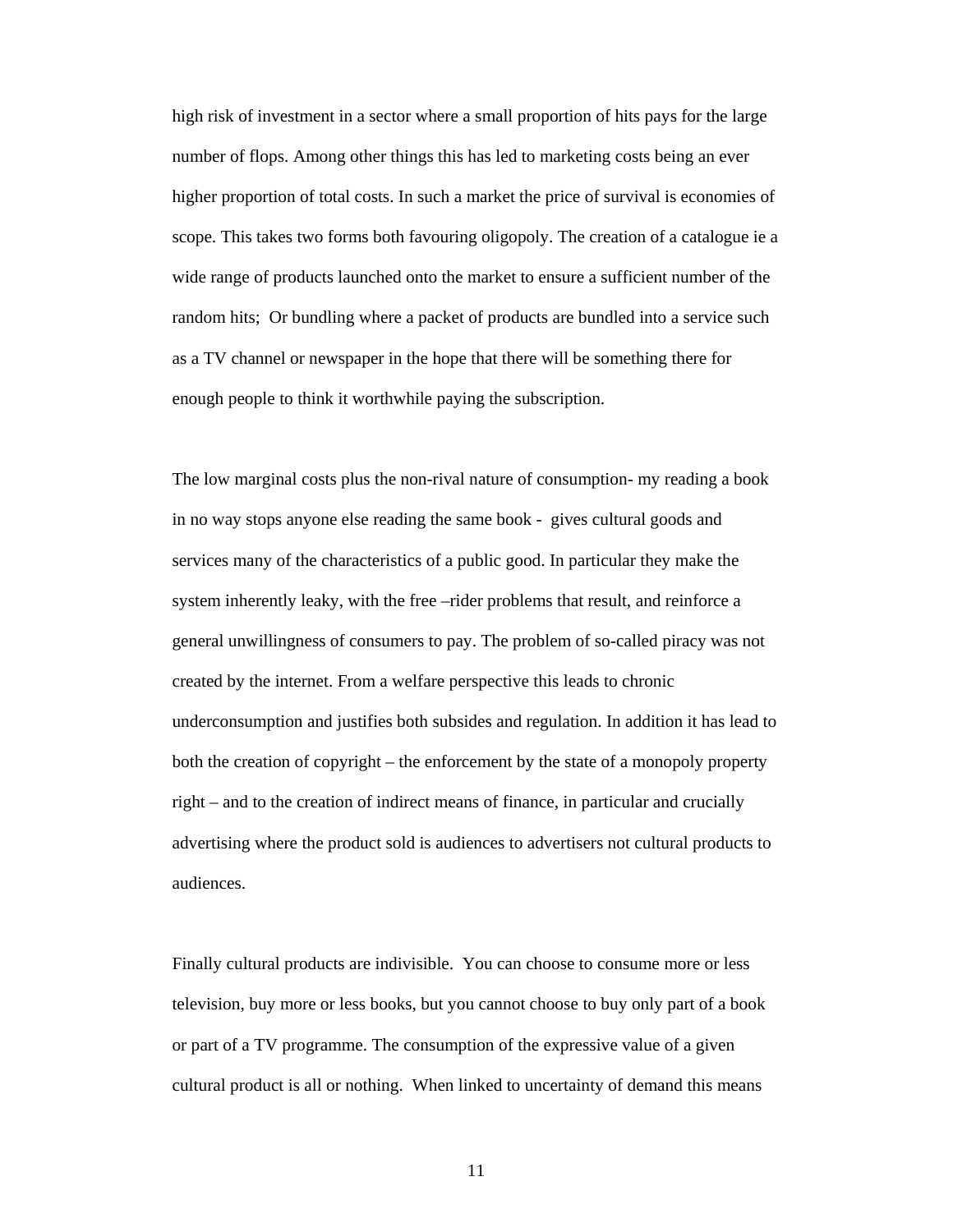there is an endemic problem of pricing. You cannot price based on a stable relationship between costs of production and realizable demand to achieve some given rate of return. But nor can you price discriminate in order to satisfy market niches with different price/quality trade-offs. Nor can the consumer send pricing signals. The result has been either indirect forms of finance or very crude pricing by genre. This is well illustrated by the fact in what one would think was a highly specialist and aesthetically driven market, the market for paintings, paintings are in general priced according to size and materials used. For any given artists a large picture is more expensive than a small picture and an oil on canvas than a watercolour on paper.

The result of all this is that what ever one thinks of the market mechanism and the model of supply and demand curves, production function etc it cannot be made to work in the cultural sector. There are simply no sufficiently stable and thus calculable relations between costs, prices and quality to drive either rises in productivity , improvements in quality or better satisfaction of demand. The question I want to raise this evening is whether that does not apply across ever greater swathes of the economy and, if so, what types of analysis are needed to guide both management and policy. To signal one example we can come back to – current debates over NHS funding and organization are in part structured round notions of productivity and the changing measures of productivity sponsored by Gordon Brown's Treasury to supposedly measure more adequately the returns to NHS investment.

A key response to the realization problem was the development of indirect methods of payment, principly advertising. The product sold is not the information good or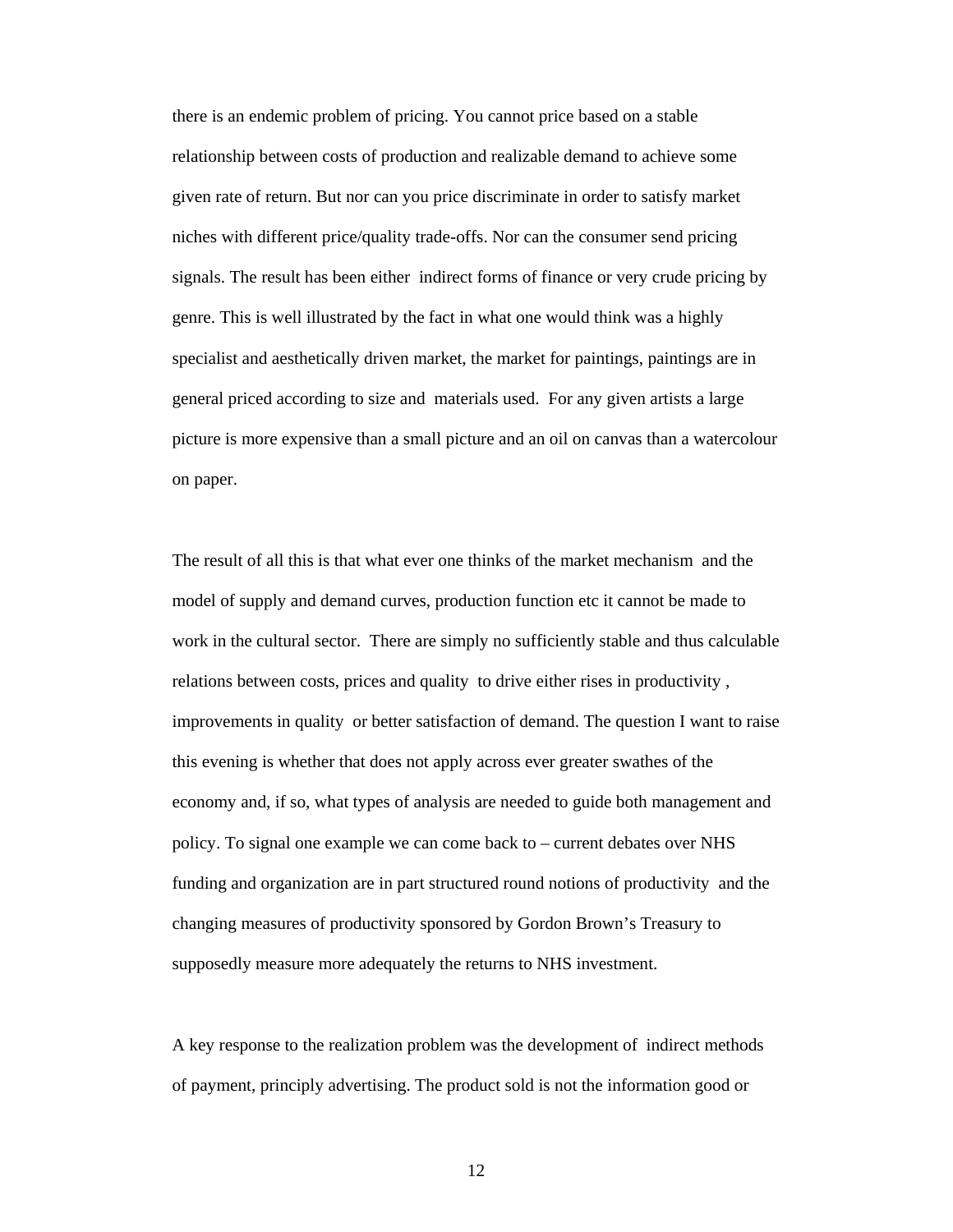services to final consumers but audiences to advertisers. This has produced two problems. The first is the classic problem of joint production. The second the delinkage of supply and demand for information products and services themselves, since consumers cannot signal their preferences by price directly though the market.

This relationship between the cultural industries and advertising highlights two problems. The first is that the structure and dynamics of the advertising market are quite different to those of final demand for cultural products. The first is determined by the business cycle and the strategies of production in general. The second by level of discretionary income, its pattern of expenditure and very importantly the availability of leisure time. There is a dangerous tendency to think of the cultural sector in terms of final demand and consumer tastes and preferences. Thus evidence of the growth of consumer expenditure and rise in proportion of household expenditure on such goods and services that are the ground for the claim that this is a dynamic growth sector globally which will fill the gap left by the decline of manufacturing. But in fact the major market for information goods and services, the major employment of information workers and the major growth has been within the production system itself not in final demand. This has one crucial consequence for my present analysis. I will return to this point but let me just signal here that behind the shift to a creative industries discourse is an over-riding concern with productivity and in particular productivity in services. The centrality of computer software to the definition of the Creative Industries, and the link between creative industry thinking and Information economy thinking, was the hope that ICTs would be the productivity enhancing technologies for services and in particular informational business services. Growth in the sector, however, and many recent studies seem to confirm this point,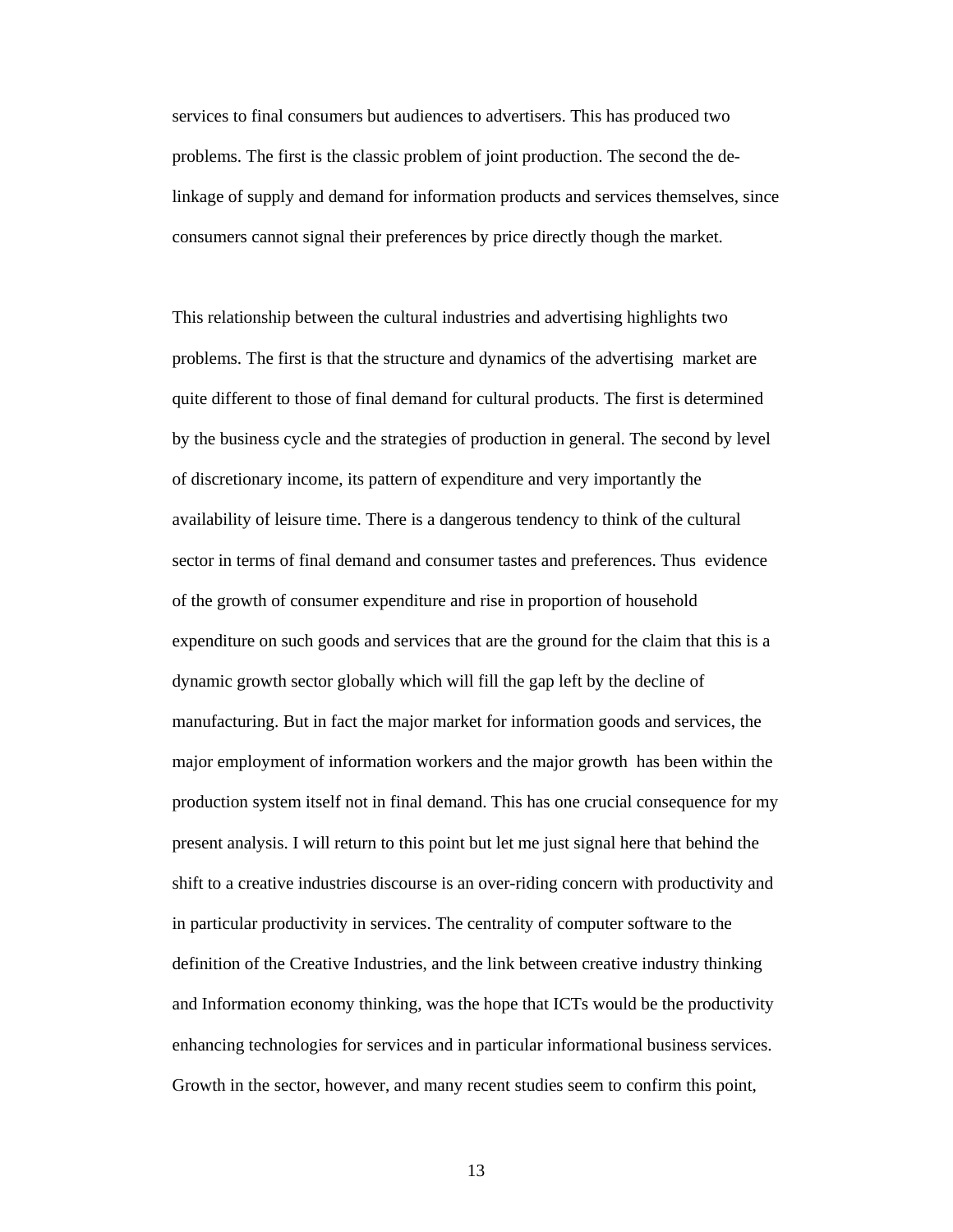point to a fall in business service productivity and thus, if anything, an increase in the inefficiencies of the production system that the general rise in information work has evidenced. Contrary to Bill Gates the economy seems to be becoming more frictional not less.

The final important aspect of the market for cultural goods and services to which I will point is that they are experience goods on which the consumer necessarily spends not just money but an unavoidable period of time. Indeed the key scarcity in this market is not the goods or consumer income but the consumption time. These goods and services and the technologies upon which they rest are thus time users not time savers. Thus the growth of these industries was closely linked to the expansion not so much of incomes as of leisure time. The bad news for those banking on a new wave of dynamic growth in the sector is that not only can much of the competitive activity in the sector be seen as a zero sum game for saturated consumer time – a larger number of goods and services are chasing a share of a reduced time window. The long cyclical decline in working hours experienced in advanced economies has gone into reverse – in part itself probably linked to the service productivity problem. Moreover the observed shift in the patterns of household expenditure would appear to benefit either immediate, non-reproducable services, especially tourism, or communication itself where the users themselves supply the content, whether a telephone conversation, a text message, e-mails, a blog or a video on You tube.

This leads me to the link within the political economy of culture between the cultural producing industries and communication networks. As I have said the major cultural industries are reproduction industries exploiting economies of scale and scope through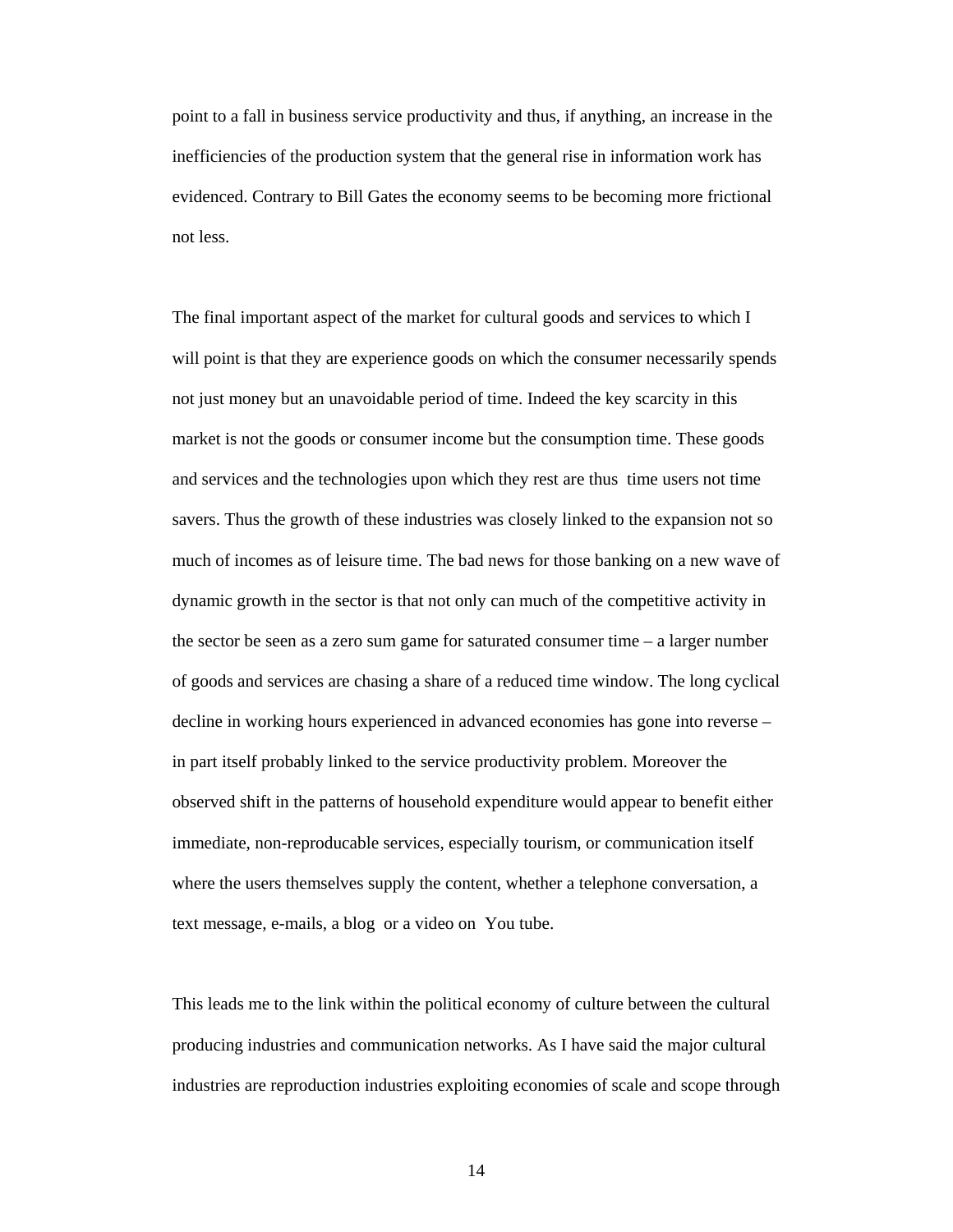control of or control of access to distribution networks. The ultimate development of this process for centralised point-to- multipoint was satellite broadcasting which in principle reaches a global audience instantly at zero marginal cost for each extra viewer/listener. This process has now been extended for switched point-to-point to the Web, although it should be noted because it is often forgotten, that in a switched system like the web the marginal costs are far from zero and it is not an economically efficient form for mass distribution. It can only be made to seem so by making itself a hidden parasite on other network users.

But the essential point remains. Cultural industries are network based industries. Historically for techno/economic reasons a split developed between specialized point to multi point networks each delivering a range of cultural goods and service as rapidly as possible to as wide an audience as possible. Rapidity was important because it was a way of getting round the leakiness of the system and free loading . Here the relationship between cultural products and network access was crucial and whoever controlled the network gateway could extract a rent or toll even if they themselves did not produce the content.

Alongside these point to point networks there developed switched point to point telecommunication networks selling pure connectivity. Because such networks are selling inter-connectivity their value to users increases exponentially with each additional user. Thus absent countervailing regulation their rapidly develops a tipping point where the dominant network becomes a de facto natural monopoly. The economics of such networks are based upon traffic concentration. Networks are designed and priced in order to ensure maximum shared use of the high sunk and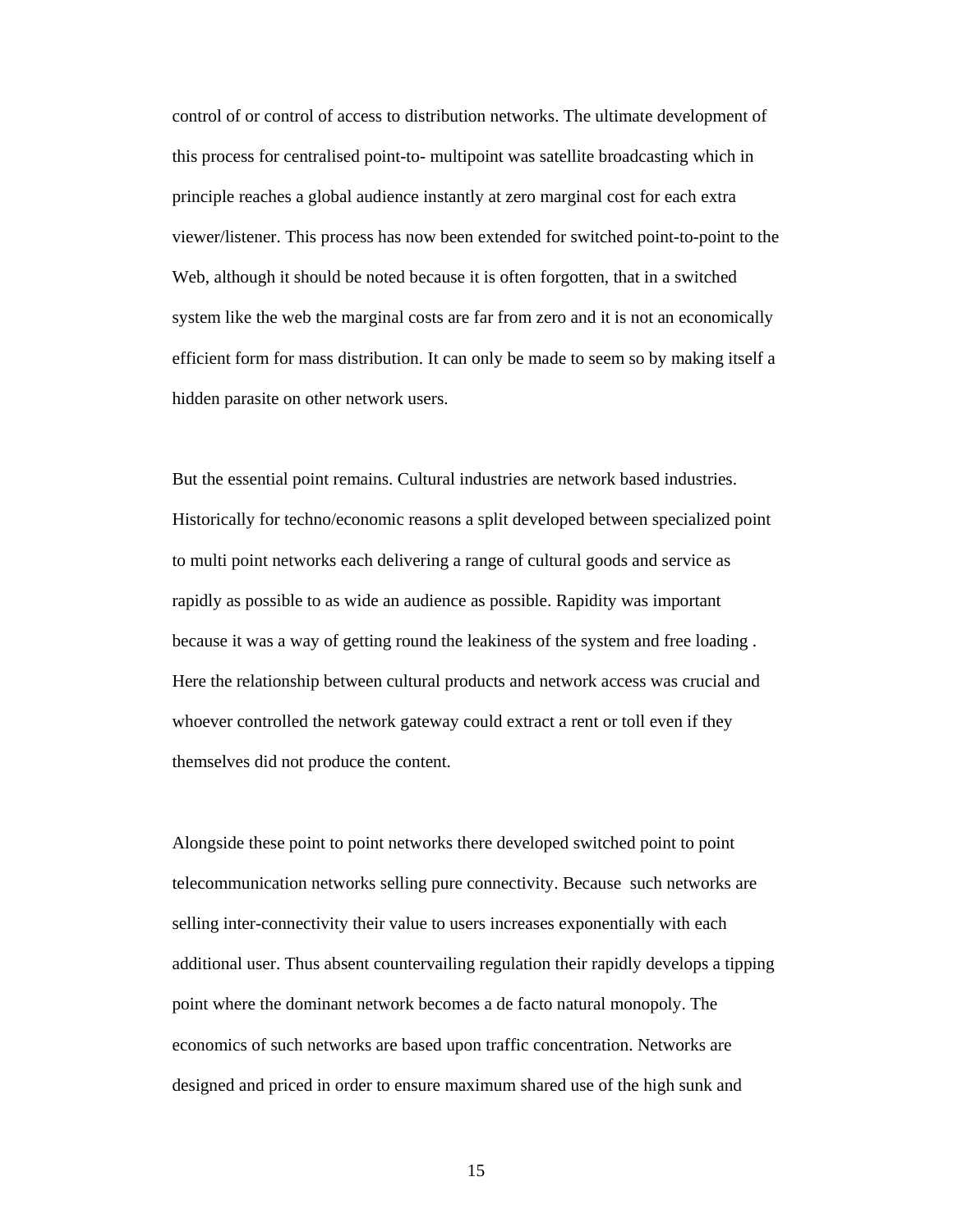fixed costs of the network facilities. Because of the high proportion of fixed, sunk, common costs the most rational pricing system is a flat rate rental. In essence the technical development associated with digitalisation and particularly with packet switching that started in the late 1970s and culminated in the Web we have today radically lowered the costs of transmission (thus removing the distance cost constraint and providing one of the key building blocks for the current wave of globalisation) and the costs of aggregation – a wider range of traffic types could be concentrated on the core network.

The purpose of outling this story is two fold. A) The creative industries policy discourse and the economic analysis underpinning it is a replacement and continuation of the policy discourse focussed on telecommunications networks, the Web and ICTs of the early 2000s. Within this policy discourse it was the provision of high capacity broadband networks that was to be the driver of growth and enhanced productivity and the policy problem was how to combine a regulatory policy that favoured competitive innovation with one that provided incentives for network investment. B) The major changes in cultural industry strategies and regulation over the last 20 years derive in whole or in party from these changes to telecommunications networks. On the one side the control over network access that underpinned the business model of the cultural industries was threatened by the development of alternative, more flexible multi-purpose networks. On the other side telecom operators were investing in networks with ever higher capacity and high fixed costs in a context of network competition and thus were in search of remunerative traffic. Hence the continuing effort around alternative ways of profitably delivering video services – video is a great eater of bandwidth. In this context the slogan Content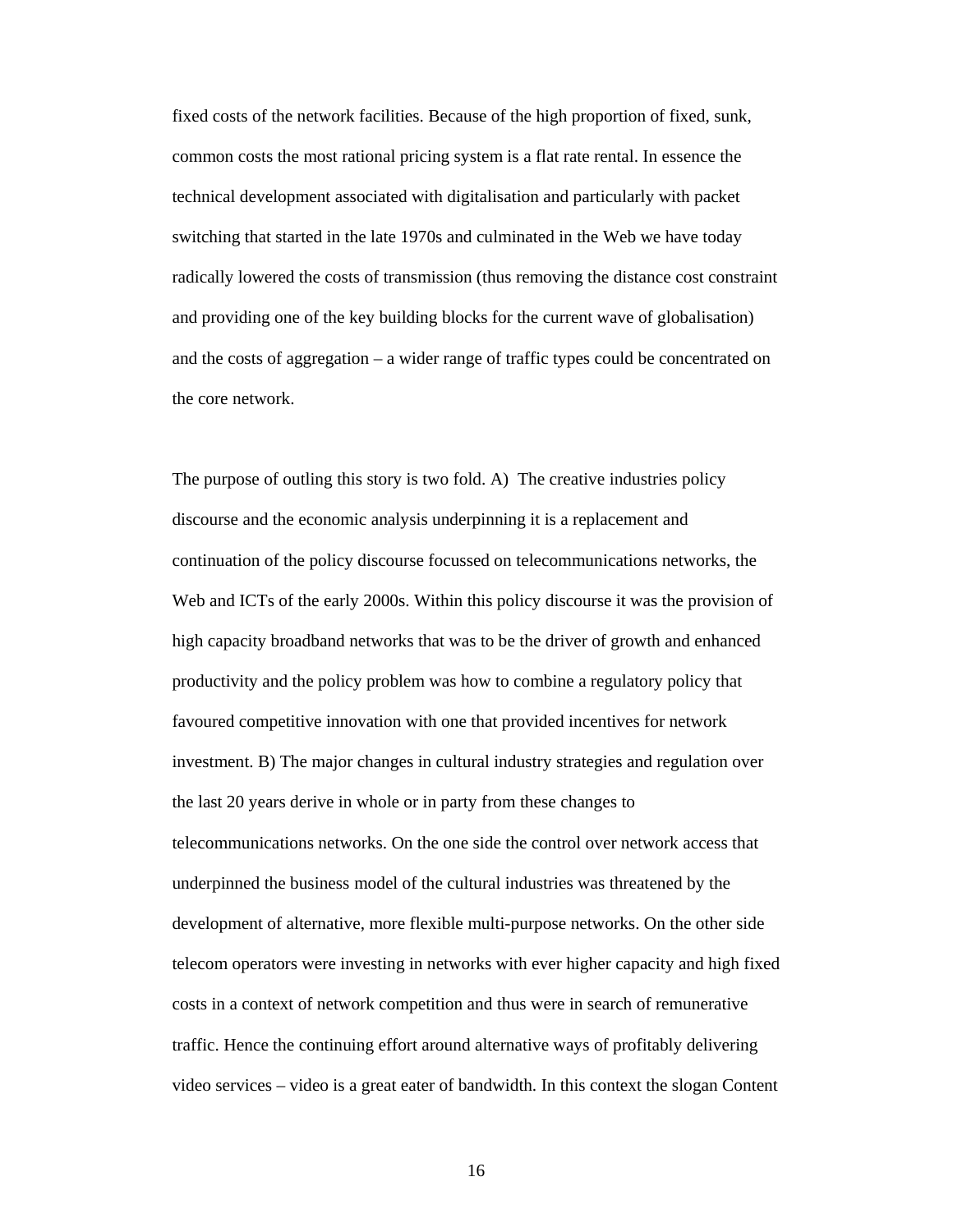is King was coined and the notion of a Killer application invented. The argument rapidly adopted by the cultural industries was that as mere interconnectivity was rapidly commoditised it was the value-added of content that would drive the growth of network revenues and attract customers in a battle between networks. Unfortunately for the cultural industries it has been continually shown that content is not king. What end users will pay for is connectivity delivered in the way which is most convenient for them. Hence the attraction of mobility. Expenditure on connectivity and the necessary terminals and software far outweigh expenditure on cultural goods and services, however delivered. What we see at the moment therefore is the undermining of the business model in the press, the music industry and possibly in film and broadcasting by the Web and the attempt to negotiate from a position of weakness the terms of content usage by web based services. But this has merely transferred the problem of realisation to Web service providers and raised a huge question mark as to how cultural production will be financed.

Let me now turn to the concept of the creative industries, the economic thinking that lies behind its adoption as a central policy concept and the likely success of policies based upon it.

The economic thinking that has resulted in the focus on creative industries has a long history. In the UK a history of a series of economic analyses and policy responses to the perceived relative decline of the UK economy and of its manufacturing and export base. More widely an attempt to understand and respond to the shift from manufacturing to services and the role of what came to be formulated as information and information workers in that process. This strand in policy thinking has since I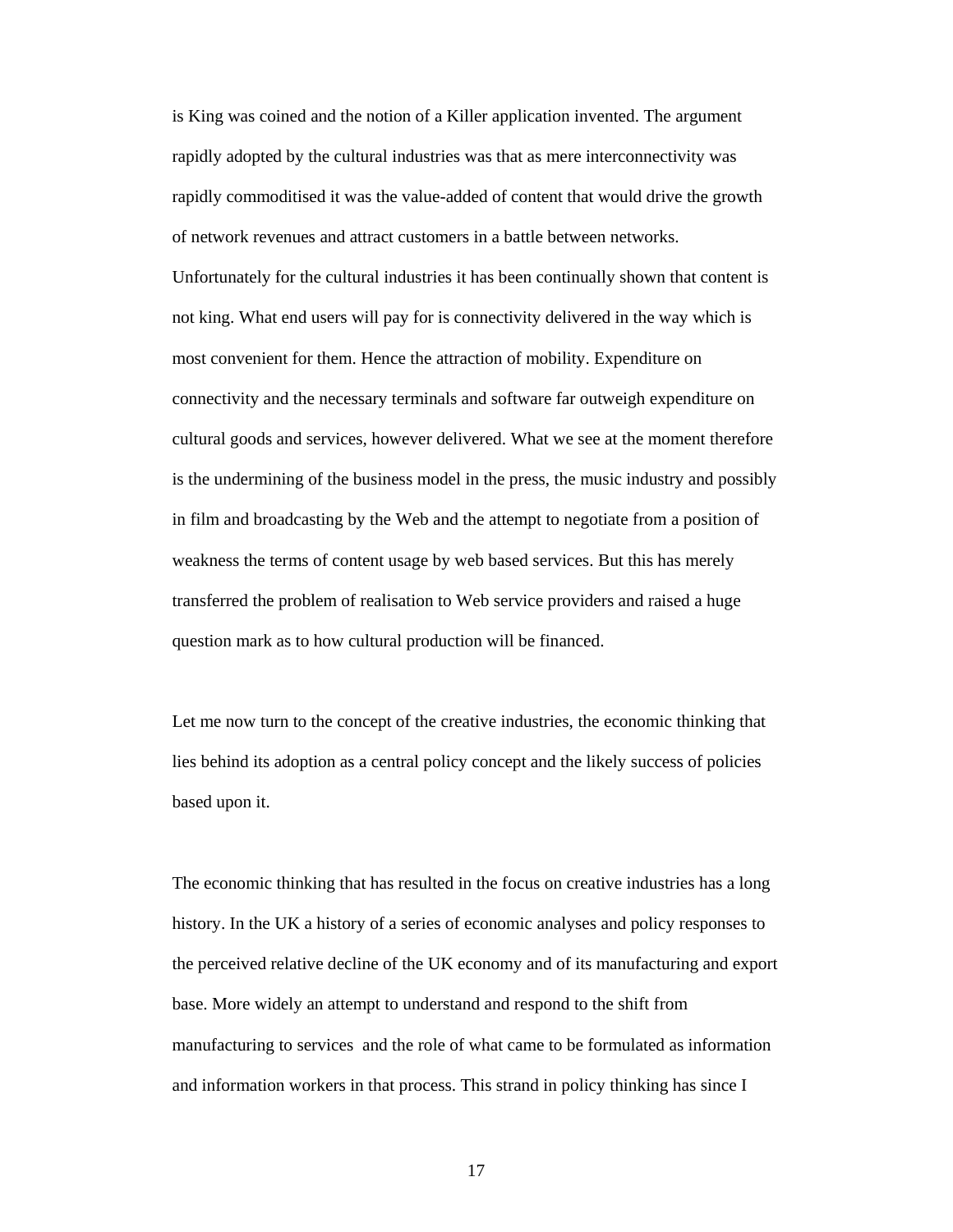would argue the early 1980s modulated in to what has come to be called Information economy thinking focused on ICTs as the engines of the Information revolution, on the development of human capital and on Schumpeterian innovation as the driver of growth and the creator of competitive advantage.

My core argument here is that the use of the term 'creative' rather than cultural is a shorthand reference to the Information Economy and to that set of economic analyses and policy arguments that attach to it. It is an attempt by the cultural sector and the cultural policy community to share in its relationship with Government and in policy presentations in the media, the unquestioned prestige that now attaches to the concept of the Information Economy and to any policy that supposedly favours its development. In particular it is a response to the dominance within the Brownite Treasury of endogenous growth theory based around Schumpeterian innovation and innovation systems theory and its redefinition of public expenditure as investment and of what used to be called industrial policy, within that framework.

A range of analyses in economics and economic sociology have fed into Information Economy thinking. For the purpose here of examining the problematic nature of Creative Industries policy I will focus on two. The role of innovation and the role of human capital.

Let me start with innovation. As I have already explained innovation is indeed central to the cultural industries. And it is not therefore surprising that government reports can cite the high levels of R and D expenditure within cultural sector firms, a key positive indicator within Schumpeterian innovation system thinking. The problem is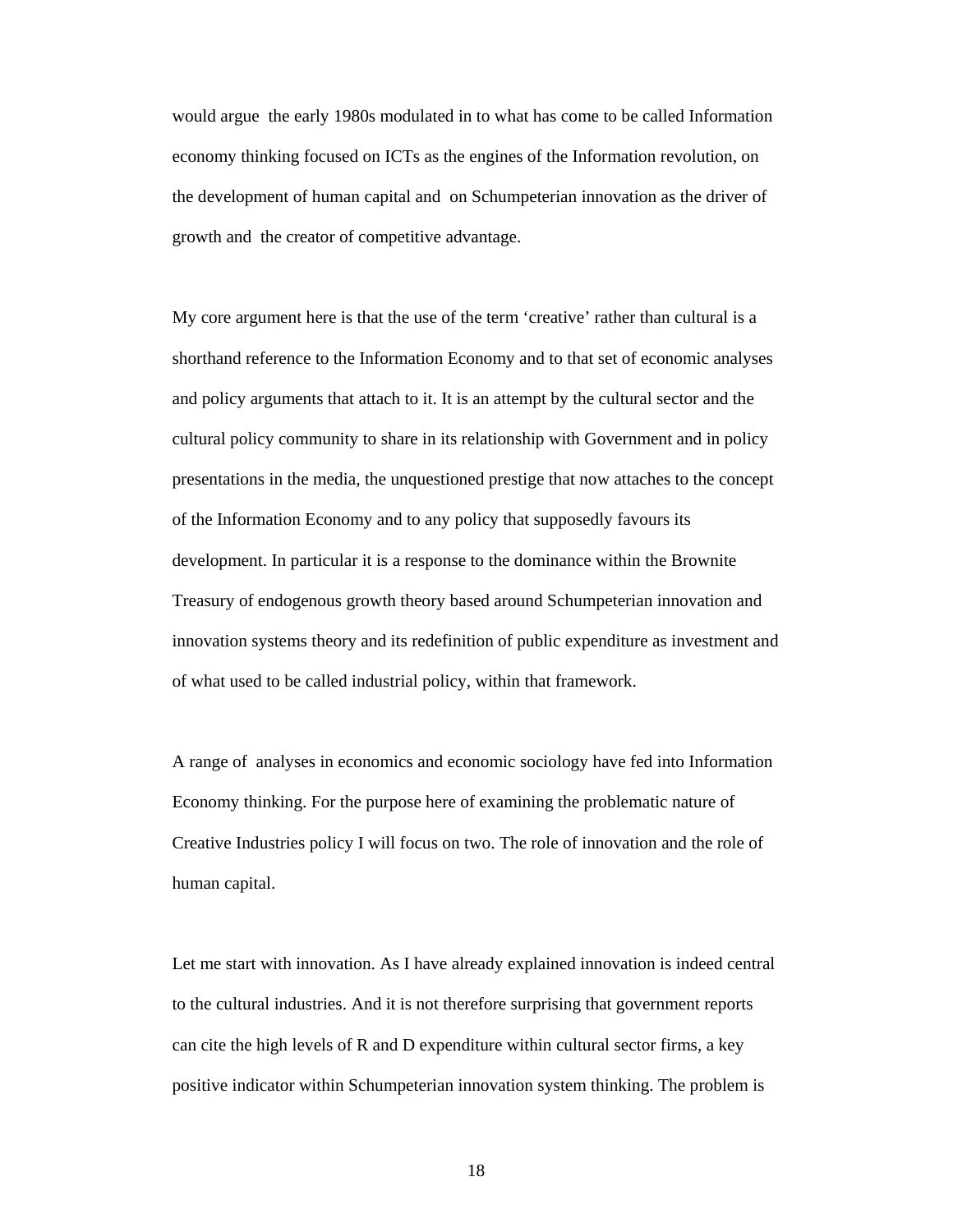that this innovation is not, in my judgement, Schumpeterian innovation. I am sure for this audience I do not need to go in any detail into Schumpeterian theory. But what is crucial is that for Schumpeter innovation was a way of escaping from price driven competition and the associated drive for cost saving efficiency in production by creating through innovation new monopoly markets and thus above average returns. Crucially innovation could not by definition be preplanned, would not be fostered by existing dominant firms and its success could only be tested by the market. Innovation in the cultural sector is simply not of this type. There is no price competition driving lowest cost production and more importantly it does not create sustainable monopoly markets. Precisely because the process of innovation is constant. In the cultural sector the creative destruction of the innovation process is internal to the very innovation process itself. This why, although the cultural sector is indeed characterised by large numbers of small 'creative' firms (another key indictor of a healthy innovation system). These firms do not and cannot grow, on the bases of their innovations, into market dominating global giants on the Schumpeterian lines of Microsoft or Google, despite repeated claims that this is one of the aims of government policy.

Let me now turn to the question of human capital or creative labour. One of the things I find most distasteful about the 'creative'industries discourse is the attempt by cultural sector workers to claim for themselves uniquely possession of creativity. It is of course, as Marx among others stressed, a general attribute of human labour. The question for political economy has always been how that creativity is developed channelled, socially used and its value appropriated and distributed. Underlying policy debates about creative labour lie three key arguments. A) The Post-Industrial argument that as capitalism develops power shifts from physical capital to human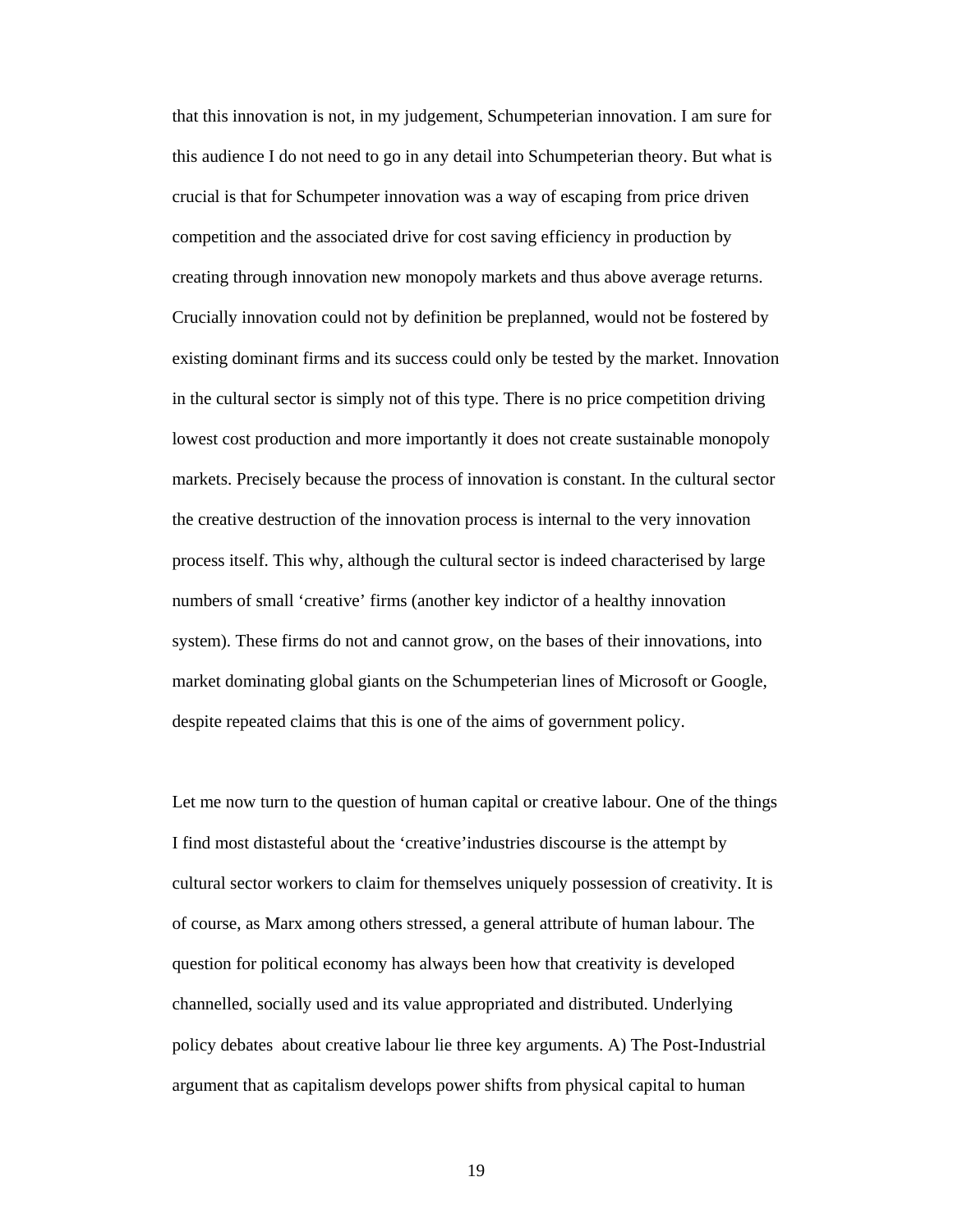capital above all in the form of scientific knowledge. Here the key information workers are scientists and technologists and the key sites universities and research laboratories. These Information workers have power, it is argued, because human capital is embedded and cannot be expropriated. B) That because of the importance of the application of embedded human capital advanced economies could compete successfully with low wage economies because the human capital was not easily either transferable or copyable. Thus economic competitiveness was seen to rest on systems of human capital formation – training and education C) That precisely because the products of human capital could not be expropriated nor its performance well incentivised or controlled by the market the optimisation of the creative process of innovation required public support.

This has led to a general emphasis on public support for education and training especially higher education and for research. There are in fact serious questions as to whether in fact there is much relationship between such investment and the performance of the economy. But what is indubitably the case is that once governments try to plan at a lower level of detail failure is almost guaranteed. Attempts to link training and education to personpower planning are always after the event. While there is a case to be made for improving the links between public sector research and its commercialisation through the market there is none on economic grounds, at least within the current Schumpeterian policy framework, for trying to pick sectors or areas of research for prioritisation. Within current creative industries policy however we find two proposition which any serious examination shows to be absurd. The first is that support for training is necessary because it is the shortage of skilled creative workers that undermines the UKs competitive position in the global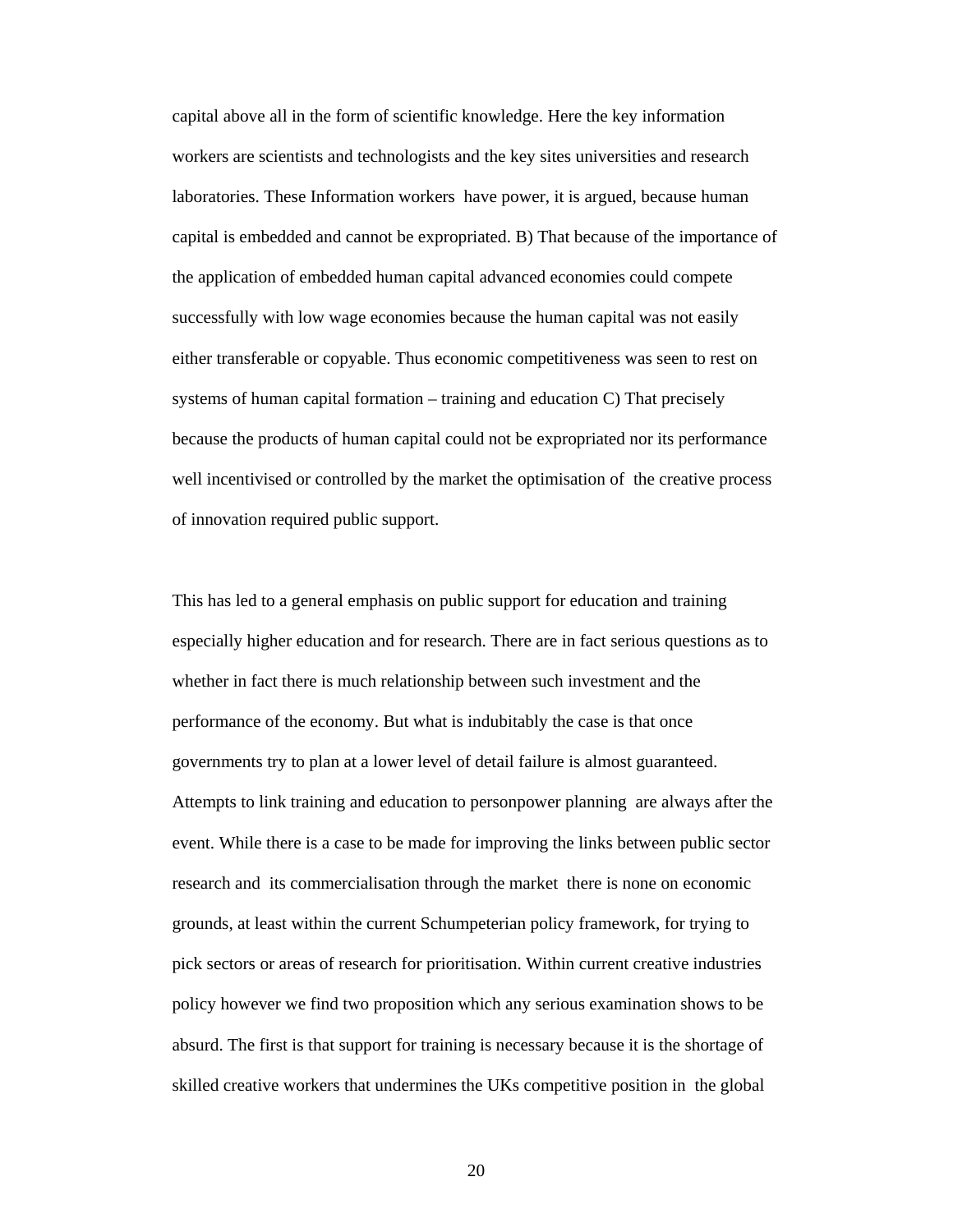market for cultural goods and services as though the US dominance of the global film industry was based on superior specialised education and training, that the health of the British novel and British publishing industry depended on creative writing courses and that there was not good evidence of high levels of underemployment among the trained creatives already on the labour market. It is I suppose an improvement on the argument that the UK has a comparative advantage on the global cultural economy because we are especially creative. The second proposition is even more absurd. Namely that we need more culture on the curriculum from primary education onwards not primarily for the very good reason that it might give pupils pleasure and expand their horizons but because it will help to form the creative workers that our innovatory Schumpeterian economy requires. Dream on.

Those in higher education have been less critical of these policy developments and of the arguments underlying them than they should have been because of course they stand to benefit. From one perspective the education sector is the largest of the cultural industries and certainly the largest of the creative industries and the largest employer of Information workers. The problems that bedevil the cultural sector also bedevil eduction. The recent expansion of higher education as well as its persistent underfunding can both be understood within this broad policy context. It thus behoves academic economists to pay special attention to the problems I have outlined

In conclusion I have argued that a political economic analysis of the cultural sector can provide us with a critical purchase on current attempts to incorporate cultural policy under the banner of Creative industries within national economic policy. But it can also at the same time illuminate problems of wider economic significance; in